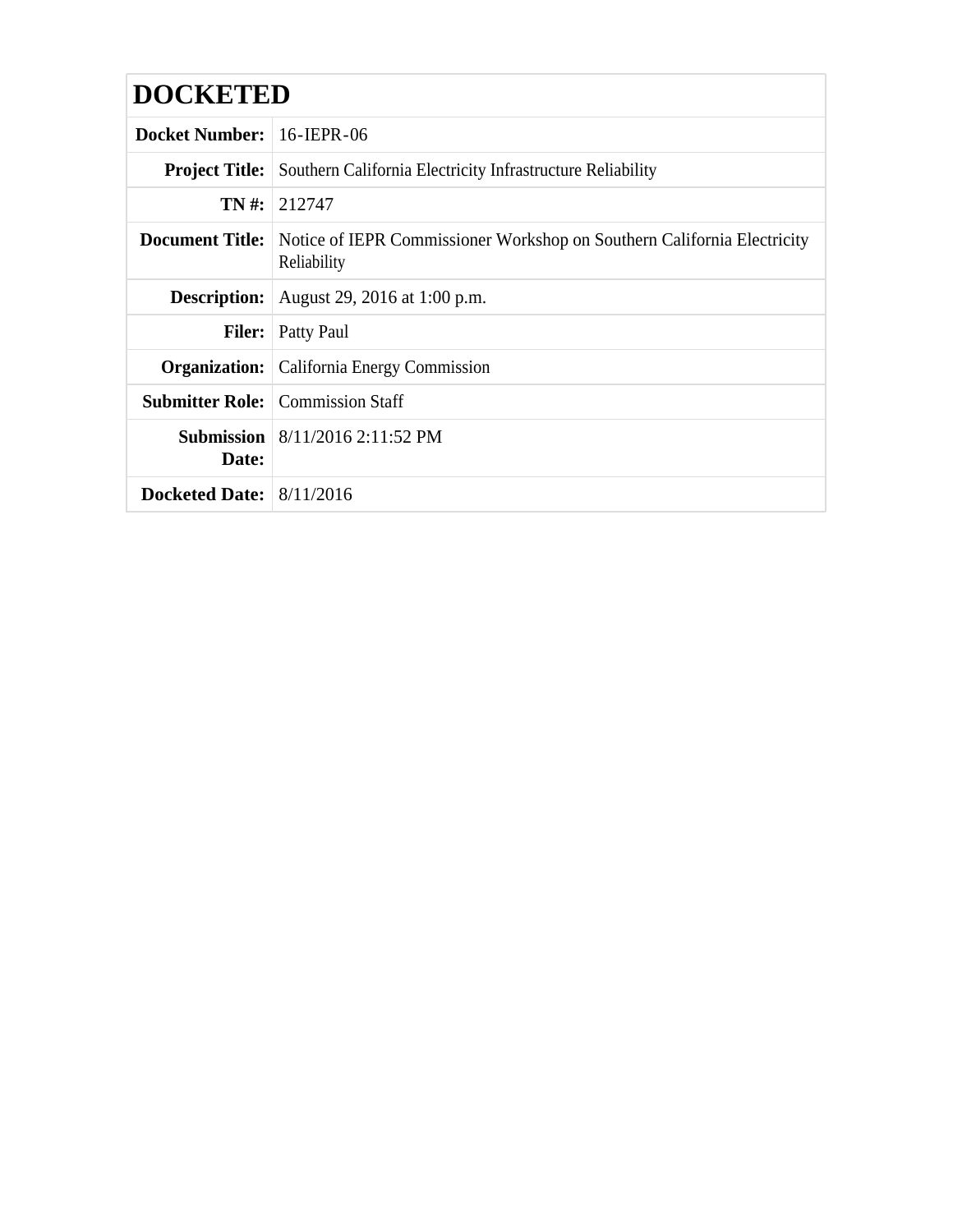#### **CALIFORNIA ENERGY COMMISSION**  1516 Ninth Street **Sacramento, California 95814**

**Main website: www.energy.ca.gov** 



2016 Integrated Energy Policy Report Update (2016 IEPR Update)

In the matter of, Docket No. 16-IEPR-06

NOTICE OF WORKSHOP

RE: Southern California Electricity Infrastructure Assessment

# **Notice of IEPR Commissioner Workshop on Southern California Electricity Reliability**

) ) ) ) ) )

The California Energy Commission will conduct a workshop to review efforts to ensure electricity reliability in Southern California resulting from the closure of the San Onofre Nuclear Generating Station (San Onofre) and impending retirement of several fossil generating units using once-through cooling (OTC) technologies.

Energy Commission Chair Robert B. Weisenmiller will conduct the meeting jointly with Commissioner Karen Douglas, Lead Commissioner for the 2016 Integrated Energy Policy Report Update (2016 IEPR Update). Chair Weisenmiller is the Energy Commission's Lead Commissioner for electricity and natural gas issues. Other Commissioners from the Energy Commission and the California Public Utilities Commission (CPUC) may also attend and participate in the workshop. A quorum of Commissioners from the CPUC and/or the Energy Commission may attend but no votes will be taken.

> **August 29, 2016**  1:00 p.m. CALIFORNIA ENERGY COMMISSION 1516 Ninth Street First Floor, Art Rosenfeld Hearing Room Sacramento, California (Wheelchair Accessible)

Remote Access Available by Computer or Phone via WebEx™ For details, go to www.energy.ca.gov/webcast.

## **Background**

The OTC policy adopted by the State Water Resources Control Board (SWRCB) in 2010 established compliance dates for fossil and nuclear power plants on a schedule compatible with orderly retirement and replacement of capacity using then current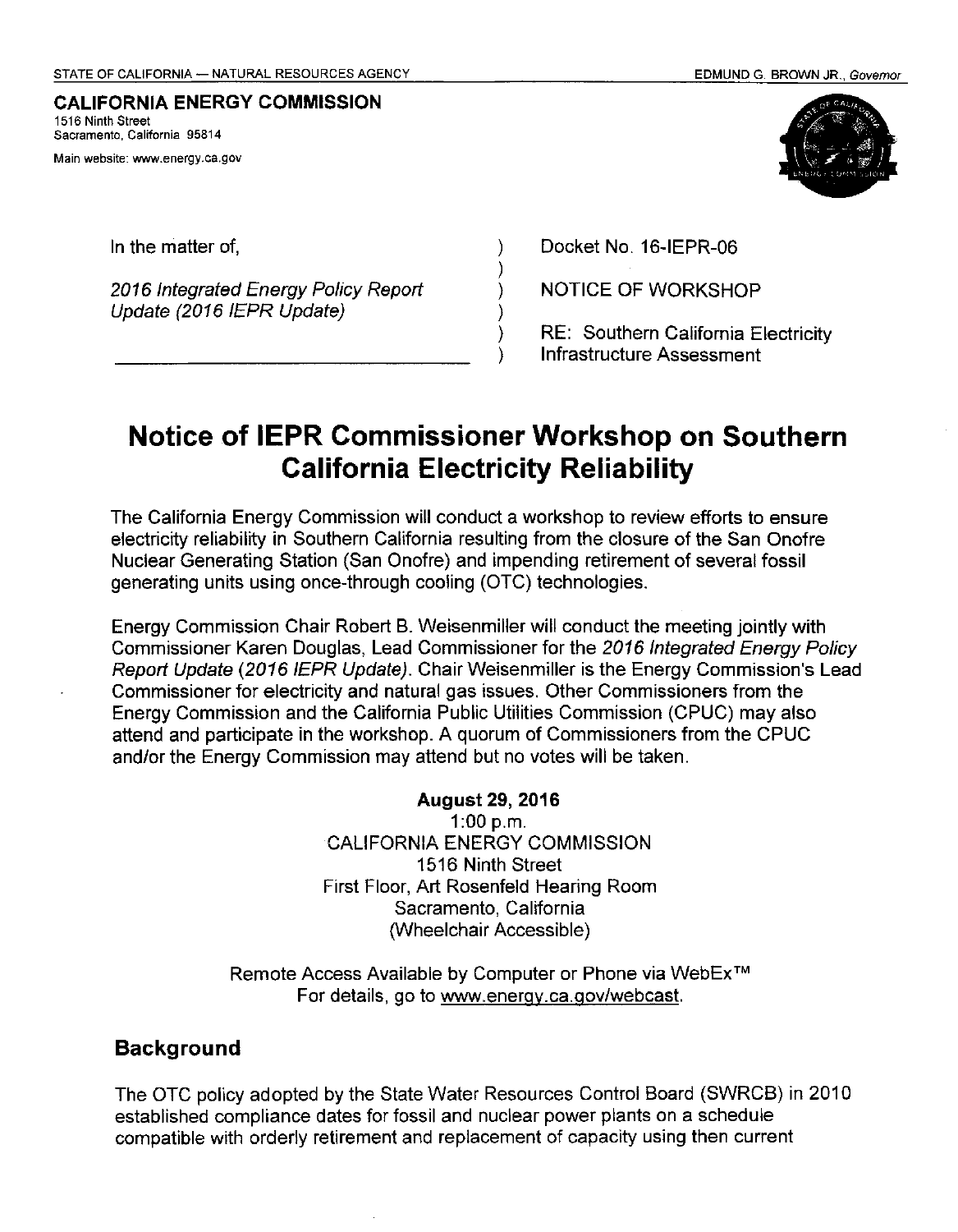electricity planning and procurement processes. The closure of San Onofre in January 2012 and the decision by Southern California Edison to retire it in June 2013 was not anticipated when the SWRCB set the compliance schedule for several thousand megawatts of OTC facilities to satisfy state and federal statutes. The 2012 IEPR Update highlighted the need for studies to address the possible need for replacement energy and capacity as a result of the San Onofre outage and subsequent closure. The 2013 IEPR described a preliminary approach, the Preliminary Southern California Reliability Plan (Plan), discussed at the Energy Commission's 2013 IEPR workshop held on September 9, 2013, that was proposed by staff of the several energy and environmental agencies to address both the San Onofre closure and impending OTC retirements. The 2014 IEPR Update documented the actions of the individual agencies to pursue aspects of the Plan, as well as some ongoing collaborative efforts to harmonize these agency-specific activities. Progress to date and challenges were examined in a 2015 IEPR workshop on August 17, 2015.

The Energy Commission, CPUC, and California Independent System Operator (California ISO) are coordinating a four-pronged effort to monitor progress toward authorized amounts of resources, and if shortfalls are identified and cannot be remedied, have developed mitigation measures that could be implemented to assure reliability.

- The CPUC is responsible for tracking development of both preferred resource additions and generating facilities consistent with procurement authorization.
- The California ISO is responsible for tracking progress for transmission system upgrades.
- The Energy Commission is responsible for monitoring and projecting resources that can satisfy local capacity requirements and developing mitigation measures that would be triggered if significant shortfalls are expected to occur.

The California Air Resources Board (ARB) is lending its expertise in air quality issues to identify possible permitting issues associated with the responsibilities and practices of the two local air quality management districts where new power plants can be expected to be proposed-South Coast and San Diego.

## **Agenda**

At this workshop presenters will update actions taken since August 2015 by various agencies and the utilities pursuing elements of the draft Plan. The energy agencies can better carry out their responsibilities if efforts to assure reliability in Southern California are tracked and publicly vetted to the extent possible. San Diego Gas & Electric and Southern California Edison will present on the status of procurement of preferred resources and conventional generation, as well as updates to specific transmission projects. The Energy Commission, CPUC, and California ISO are each implementing portions of the multiagency Plan that fall within their responsibilities. The California ISO will present the latest results from the Transmission Planning Process. The Energy Commission will present the latest results from the Local Capacity Annual Assessment Tool, as well as the staff paper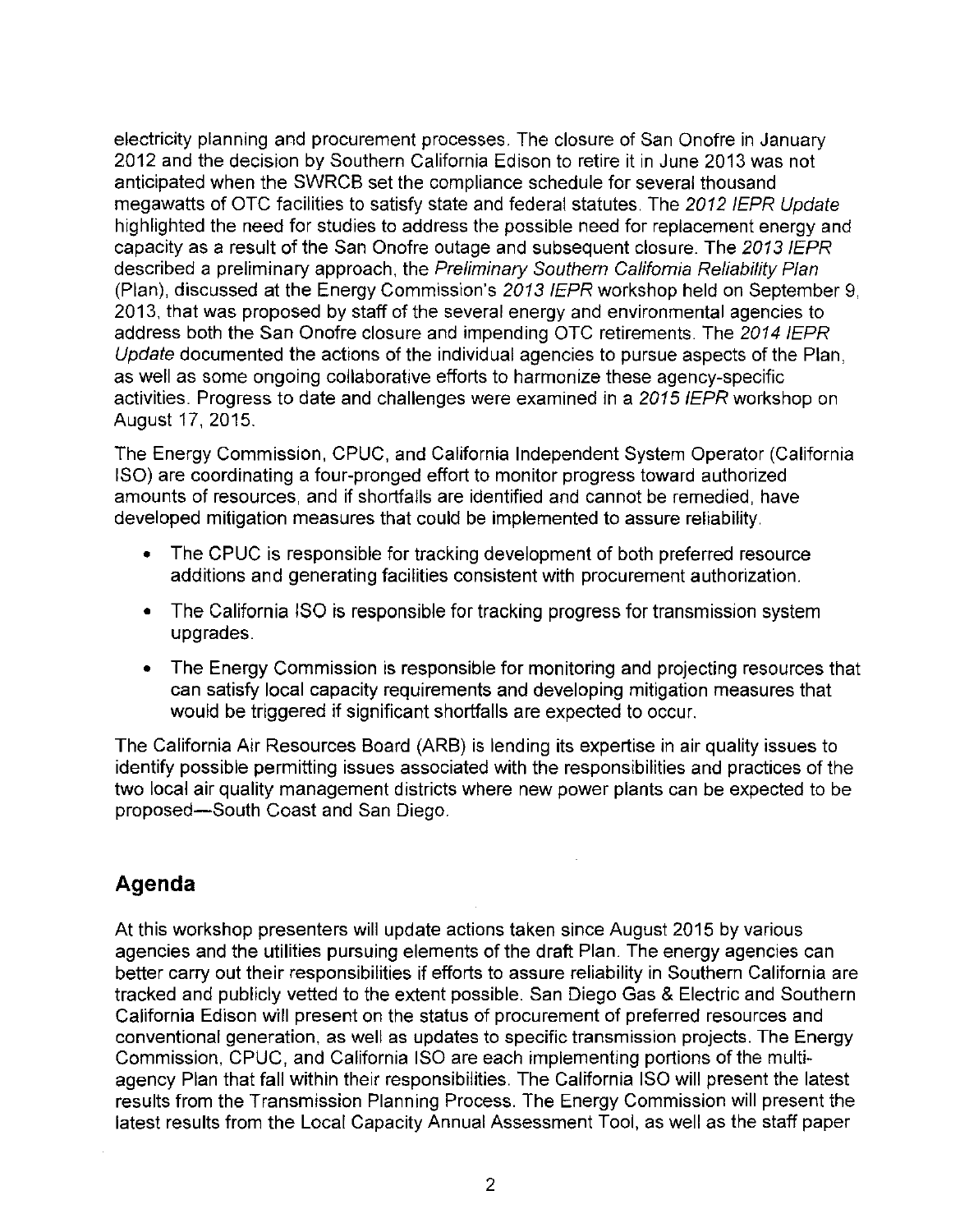on contingency mitigation measures. Also, detailed knowledge of state and local environmental agencies' permitting processes for new power plants is needed if resource development progress or unexpected changes in circumstances threaten reliability. The Southern California air districts and ARB will present on air permit shelf-life (or extensions) options for conventional generation. The public will have an opportunity to learn how the energy and environmental agencies are seeking to assure reliability with least impact on the environment.

## **Public Comment**

**Oral Comments:** Commissioners will accept oral comments during the workshop. Public comments may be limited to three minutes or less per speaker. Any comments will become part of the public record in this proceeding.

**Written Comments:** Written comments should be submitted to the Dockets Unit by 5:00 p.m. **September 12, 2016.** All written comments will become part of the public record of this proceeding.

#### **For the 2016 IEPR Update, the Energy Commission is using an electronic commenting system.** Visit the website at

**http://www.energy.ca.gov/2016 energypolicy/** and click on the **"Submit e-Comment"**  link in the "Proceeding Information" box. From the drop down menu, please select the appropriate docket number. For this workshop, please select docket **16-IEPR-06.** 

This will take you to the page for adding comments to that docket. Please enter your contact information and comment title. Under "subject(s)," select the appropriate IEPR workshop date. "IEPR 2016-08-29 Workshop." and "IEPR public comments." You may include comments in the box titled "Comment Text" or attach a file with your comments. Attached comments must be in a Microsoft® Word (.doc, .docx) or Adobe® Acrobat® (.pdf) formatted file.

The Energy Commission encourages use of its electronic commenting system, but written comments may also be submitted by e-mailing them to the Dockets Office, or by U.S. Mail to:

> California Energy Commission Dockets Office, MS-4 Re: Docket No. 16-IEPR-06 1516 Ninth Street Sacramento, CA 95814-5512

If you choose not to use the electronic filing system, please include the appropriate docket number on any e-mailed or written comments. Comments may be e-mailed to docket@energy.ca.qov and copy the technical lead, Mike Jaske, by e-mail at Mike.Jaske@energy.ca.gov.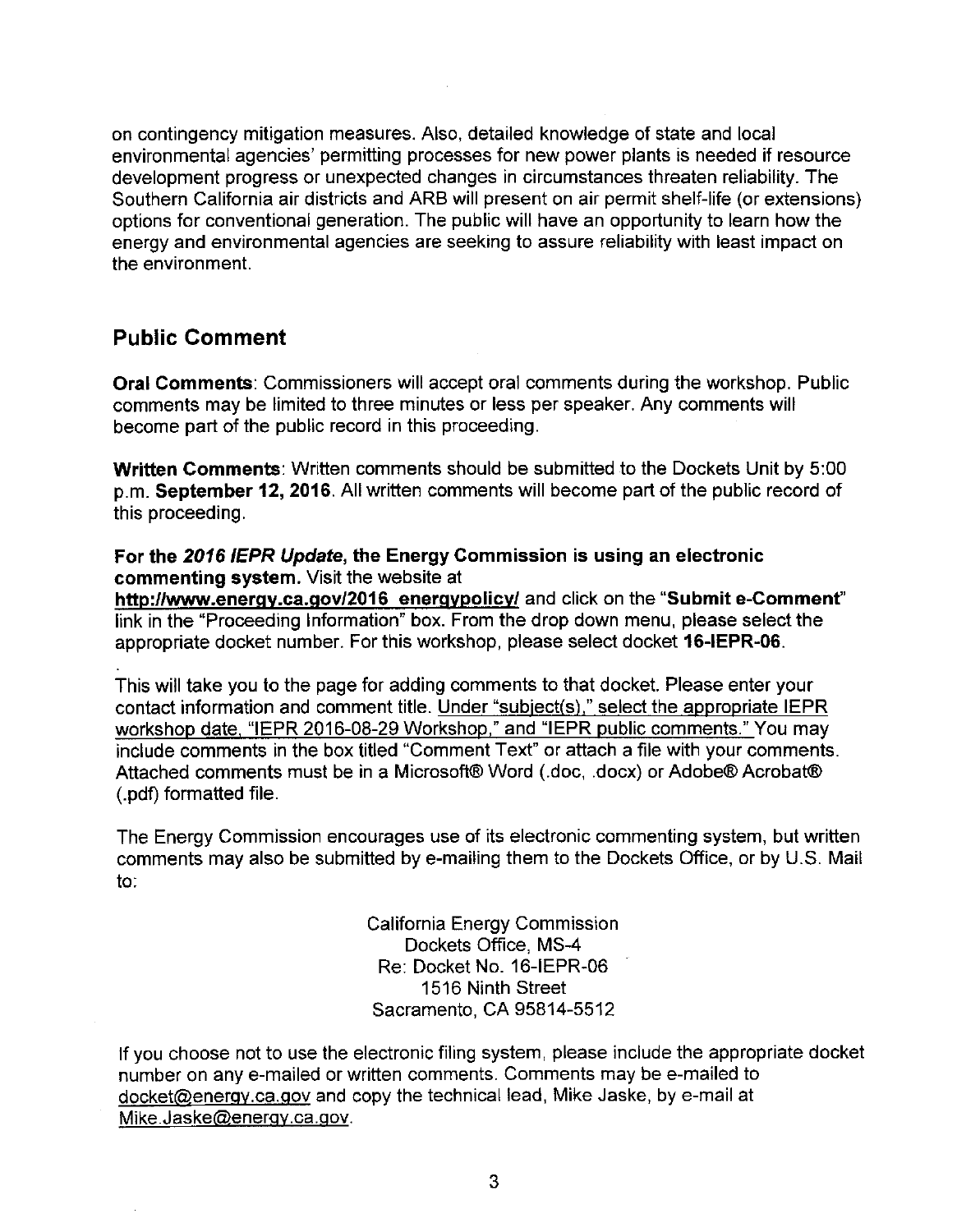Please note that your electronic, e-mailed, written and oral comments, attachments, and associated contact information (for example, address, phone, and e-mail) become part of the viewable public record. Additionally, this information may become available via Google, Yahoo, and other search engines.

## **Public Adviser and Other Commission Contacts**

The Energy Commission's Public Adviser's Office provides the public assistance in participating in Energy Commission proceedings. If you want information on how to participate in this forum, please contact the Public Adviser, Alana Mathews, by e-mail at PublicAdviser@energy.ca.gov or (916) 654-4489, or toll free at (800) 822-6228.

If you have a disability and require assistance to participate, please contact Poneh Jones by e-mail at poneh.jones@energy.ca.gov or (916) 654-4425 at least five days in advance.

Media inquiries should be sent to the Media and Public Communications Office by e-mail at mediaoffice@energy.ca.gov or (916) 654-4989.

If you have questions on the technical subject matter of this meeting, please contact Mike Jaske, Senior Policy Analyst, by e-mail at Mike.Jaske@energy.ca.gov. For general questions regarding the IEPR proceeding, please contact Heather Raitt, IEPR program manager, at (916) 651-8836 or by e-mail at heather.raitt@energy.ca.gov.

The service list for the 2016 IEPR Update is handled electronically. Notices and documents for this proceeding are posted to the Energy Commission website at www.energy.ca.gov/2016 energypolicy/.

When new information is posted, an e-mail will be sent to those on the energy policy e-mail listserv. We encourage those who are interested in receiving these notices to sign up for the listserv through the website at www.energy.ca.gov/listservers/index.html. The listserv is titled "energypolicy."

## **Remote Attendance**

You may participate in this meeting through WebEx, the Energy Commission's online meeting service. Presentations will appear on your computer screen, and you may listen to the audio via your computer or telephone. Please be aware that the meeting will be recorded.

#### **To join a meeting:**

VIA COMPUTER: Go to https://energy.webex.com and enter the unique meeting number: **926 539 299.** A password is not necessary to join the meeting.